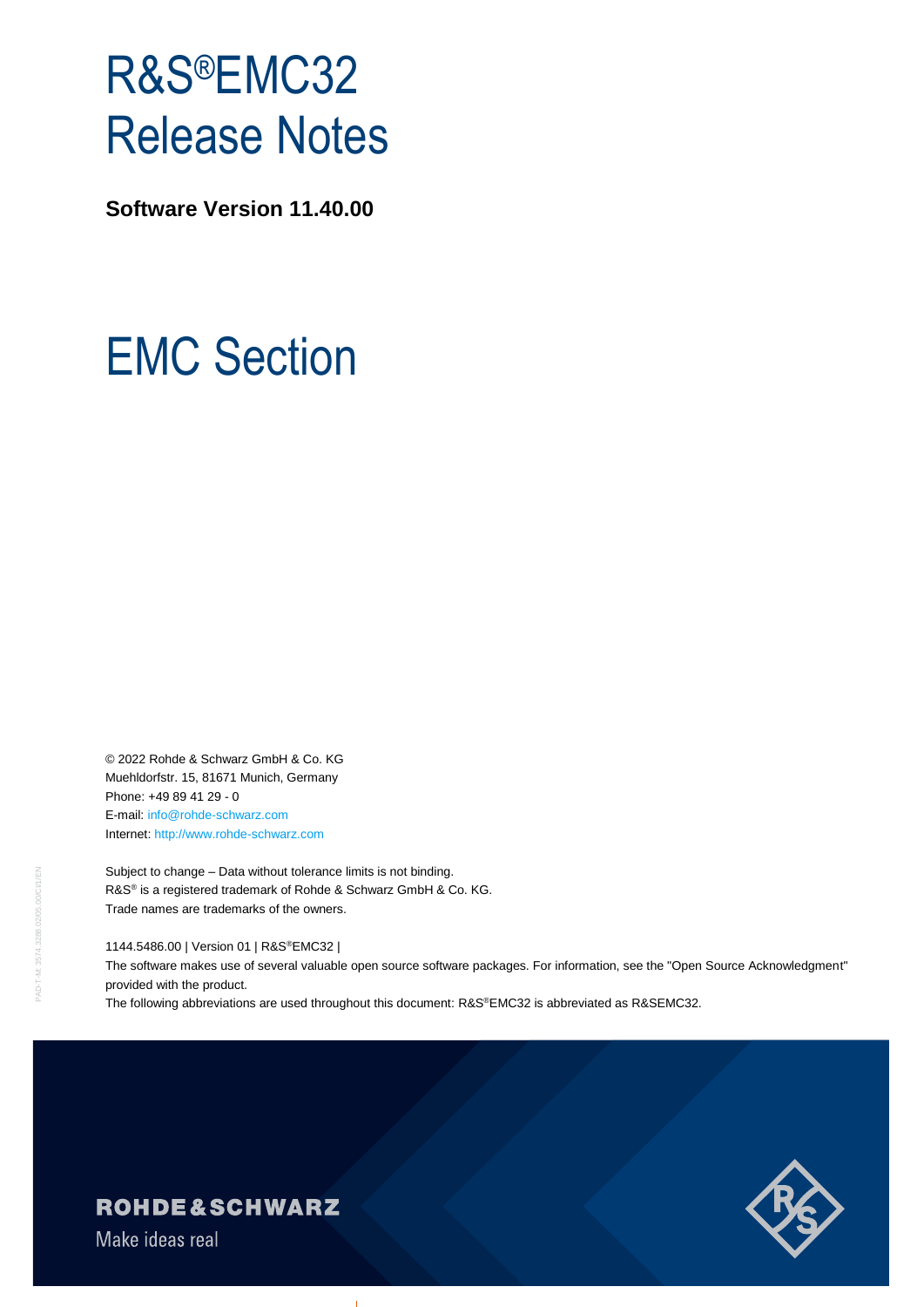## **Contents**

| Information on the current version and history  3 |  |
|---------------------------------------------------|--|
|                                                   |  |
|                                                   |  |
|                                                   |  |
|                                                   |  |
|                                                   |  |
|                                                   |  |
|                                                   |  |
|                                                   |  |
|                                                   |  |
|                                                   |  |
|                                                   |  |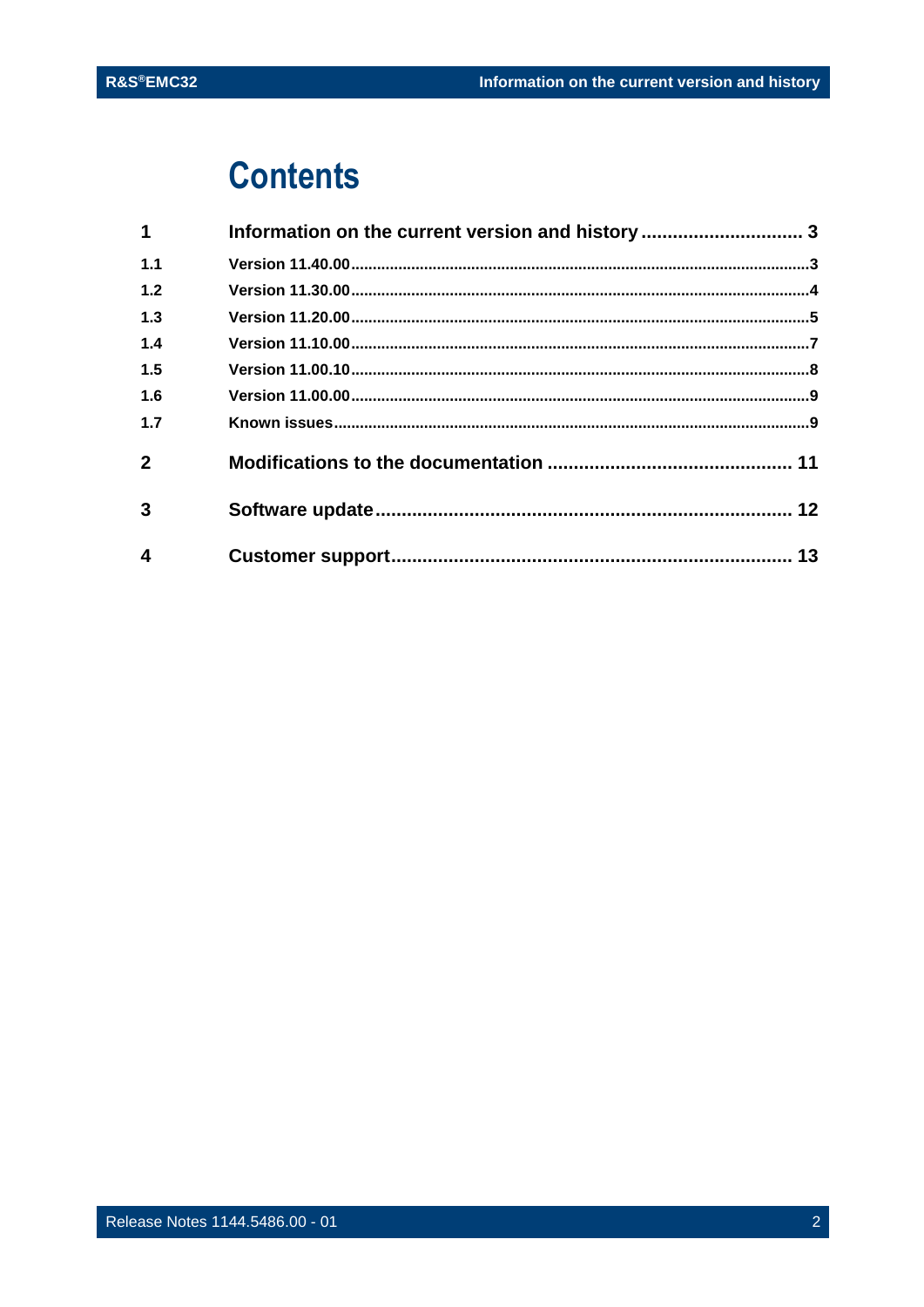## <span id="page-2-0"></span>**1 Information on the current version and history**

## <span id="page-2-1"></span>**1.1 Version 11.40.00**

#### **New functionality**

| <b>Version</b> | <b>Functions</b>                                                                                                                                                                                                                                                    |
|----------------|---------------------------------------------------------------------------------------------------------------------------------------------------------------------------------------------------------------------------------------------------------------------|
| 11.40          | Drivers:<br>- NRX power meter driver now detects the connected RF probe automatically.<br>- Support of RTO6x and RTB oscilloscope series.<br>- Added support for AR FI8000 field probe series with FI7000 driver.<br>- Innco CO3000: support of VSMA1 antenna mast. |
| 11.40          | EMC32-K1 Automotive / MIL Support<br>- Support for generating pulse A according to ISO7637-1 with R&S HMF2550.                                                                                                                                                      |

#### **Modified functionality**

| <b>Version</b> | <b>Functions</b>                                                                                                                                                                                                                                                                                                                                       |
|----------------|--------------------------------------------------------------------------------------------------------------------------------------------------------------------------------------------------------------------------------------------------------------------------------------------------------------------------------------------------------|
| 11.40          | Drivers:<br>- SMx RF Generators now support pulse period < 1 s.<br>- SMA100x RF Generator: do not switch off PGEN output when PULM is not<br>active.<br>- Generic Tripod driver: add support for evaluating antenna angle into H and V<br>polarization where $H = 0$ 30 deg.<br>- Receiver driver for FSWT: support of CISPR detectors has been added. |
| 11.40          | General:<br>- Backup / Restore now keeps all txt files in the test.<br>- Actions: limitation of TCP Port number has been removed.                                                                                                                                                                                                                      |
| 11.40          | EMS Base License:<br>- Amplifier Saturation Check Limits is now adapted to "EN 61000-4-3:2020".<br>- Directional coupler information is added to the detailed HW Setup report.<br>- Handling of EUT Failure Mode Analysis dialog has been improved.                                                                                                    |
|                | <b>EMC32-K3 EMS Reverberation Chamber Measurements</b><br>- For RTCA DO160E/G the alpha factor mentioned in the standard is now applied<br>to calculate the sigma value when the number of sensor positions is $\leq$ 20.                                                                                                                              |
| 11.40          | EMC32-K11 Test Sequencer:<br>- The maximum number of tests in a test sequence is now limited to 50 entries.<br>Running more than these tests could lead to 'out of memory' problems.                                                                                                                                                                   |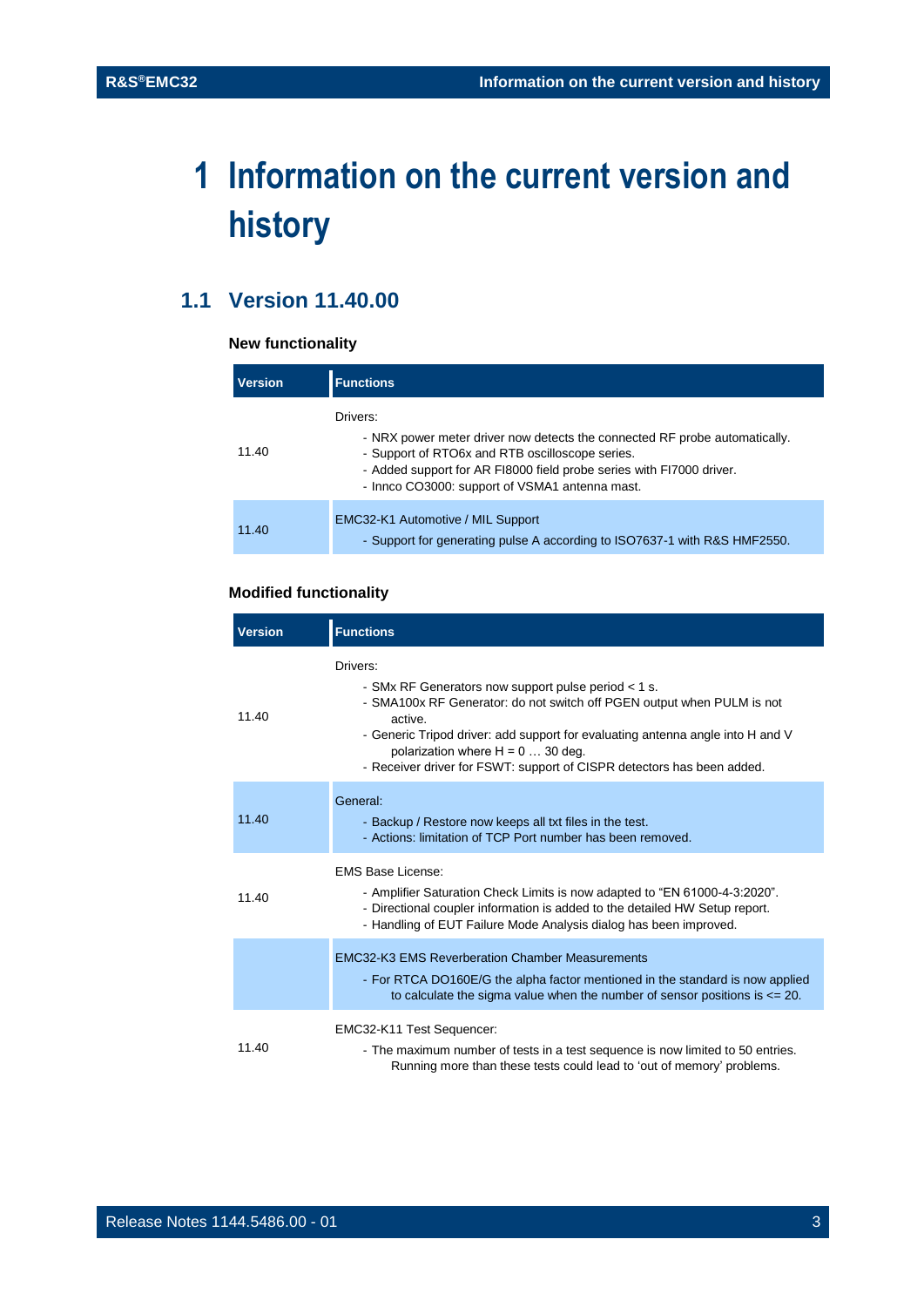#### **Improvements**

| <b>Version</b> | <b>Improvements</b>                                                                                                                                                                                                                   |
|----------------|---------------------------------------------------------------------------------------------------------------------------------------------------------------------------------------------------------------------------------------|
| 11.40          | Drivers:<br>- R&S BBA Switch Unit driver now also supports the VISA interface. Adaptations to<br>FW 4.30 are done.<br>- BONN TWAL amplifier: command set has been adapted for newer models.                                           |
| 11.00          | <b>EB EMI Base License:</b><br>- EMI Scan / Sweep editor: vertical scrollbars are now re-enabled.                                                                                                                                     |
| 11.00          | <b>EMI Auto Test:</b><br>- Displaying the applied transducer correction value at subrange borders in the<br>Final Result table is now improved.<br>- Improved synchronization on accessory result table columns on re-open of a test. |
| 11.00          | EMC32-K84 Reporting<br>- Improved synchronization to Loop Results folder for reporting of graphics.                                                                                                                                   |

### <span id="page-3-0"></span>**1.2 Version 11.30.00**

#### **New functionality**

| <b>Version</b> | <b>Functions</b>                                                                                                           |
|----------------|----------------------------------------------------------------------------------------------------------------------------|
| 11.30          | Drivers:<br>- R&S SMM100A: support of new R&S vector signal generator<br>- R&S BBA300: support of new R&S amplifier series |
| 11.30          | <b>EMC32-K3 Reverberation Chamber:</b><br>- Support for modulation loop for DUT test                                       |
| 11.30          | EUT Information Editor with EMC32-K2:<br>- Support of WIFI band selection for VoWLAN audio break through calibration.      |

#### **Modified functionality**

| <b>Version</b> | <b>Functions</b>                                                                                                                                                                                                                                                                                                                                                                                                                                   |
|----------------|----------------------------------------------------------------------------------------------------------------------------------------------------------------------------------------------------------------------------------------------------------------------------------------------------------------------------------------------------------------------------------------------------------------------------------------------------|
| 11.30          | Drivers:<br>- AR FA7xxx field analyzer driver (single probe) now supports VISA interface<br>- AR FM7004 field probe driver now shows individual axis correction table in<br>correction overview table<br>- Generic RF generator: driver now uses for RF level resolution the value defined<br>in the Level section of the configuration file<br>- Generic field probe driver supports now 2 and 3 probe configurations for<br>Lumiloop field probe |
| 11.30          | <b>EB EMI Base License:</b><br>- Support for up to 6 digits defining the measurement frequency range                                                                                                                                                                                                                                                                                                                                               |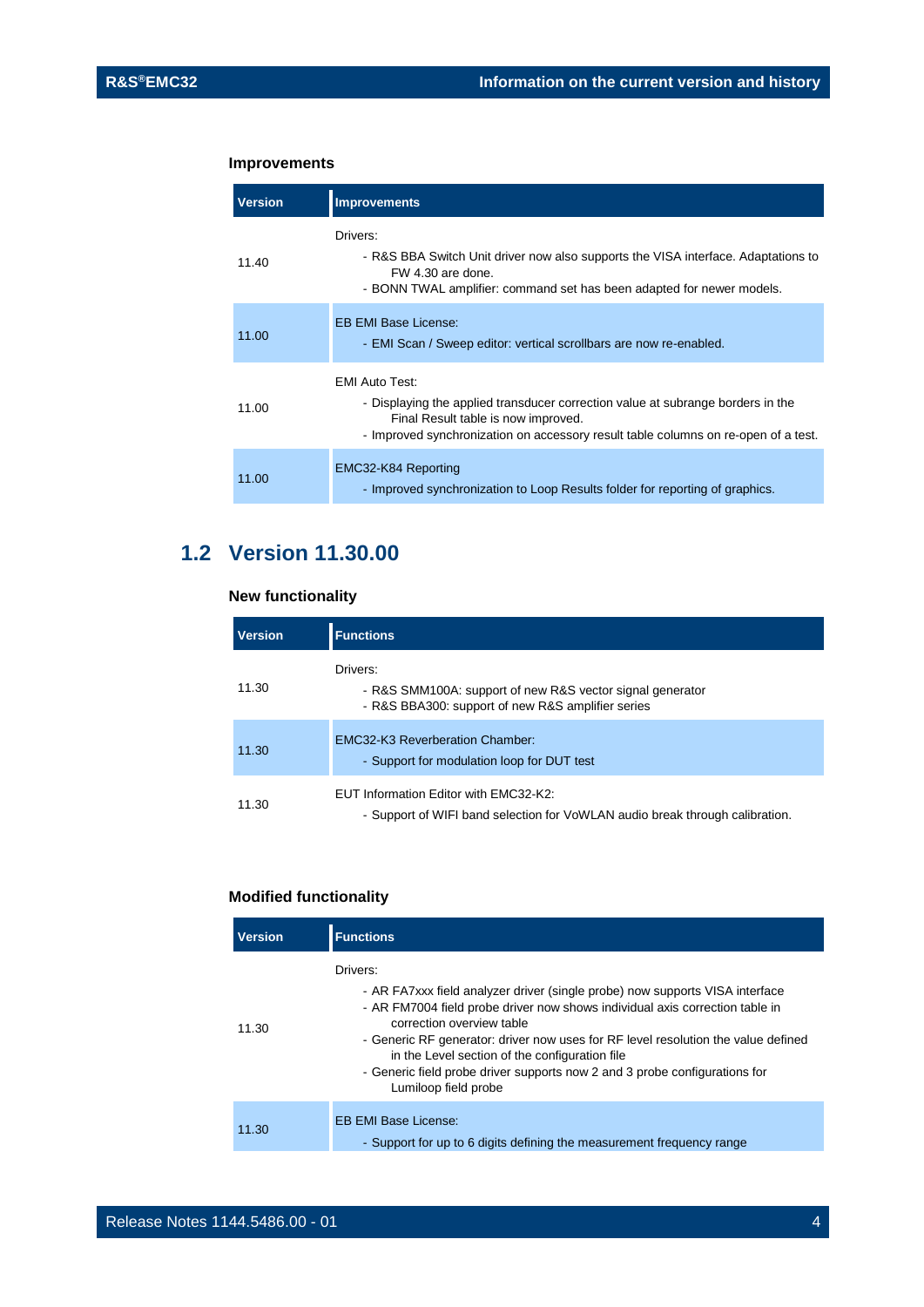|       | - Signal path for TX antenna is not immediately created after changing TX antenna<br>or receiver to avoid superfluous entry in device list<br>- Generic EUT Monitoring driver is now available on pure EMI application<br>installations. |
|-------|------------------------------------------------------------------------------------------------------------------------------------------------------------------------------------------------------------------------------------------|
| 11.30 | EMS Base License:<br>- Standard "EN 61000-4-3:2020" for Edition 4 is now available as selection for field<br>uniformity evaluation                                                                                                       |
| 11.30 | Launcher Tool:<br>- The " Admin opt" file containing the graphics settings is now synchronized<br>with the backup<br>- The root folder containing the configuration folder can now be changed                                            |

#### **Improvements**

| <b>Version</b> | <b>Improvements</b>                                                                                                                                                                                                                                               |
|----------------|-------------------------------------------------------------------------------------------------------------------------------------------------------------------------------------------------------------------------------------------------------------------|
| 11.30          | Drivers:<br>-R&S SMB100B: PULM modulation option was not detected. This issue is solved.<br>-Sweeps in spectrum analyzer mode with sweep type 'FFT': with longer sweep<br>times a time-out condition could occur. This issue is solved.                           |
| 11.30          | Report:<br>- "Additional graphics" component in the report template did not always add these<br>graphics. This issue is solved.                                                                                                                                   |
| 11.30          | EMC32-EB EMI Base License:<br>- EMI receiver input was not enabled on repeating a scan in combination with the<br>'Protect Receiver' Action and automatic report generation. This issue is<br>solved.                                                             |
| 11.30          | <b>EMS Base License:</b><br>- Measurement speed increased by optimized marker update                                                                                                                                                                              |
| 11.30          | FMC32-K1 Automotive / MIL FMS:<br>- EMCAN64: support for LIN Bus signal optimized<br>- EMCAN driver: compatibility to EMCAN64 application optimized                                                                                                               |
| 11.30          | EMC32-K10 EMI Auto Test:<br>- Depending on the number of used HW ranges and the frequency value from the<br>"Final_Result" table post processing calculation of the detailed correction<br>information values may have been not calculated. This issue is solved. |

## <span id="page-4-0"></span>**1.3 Version 11.20.00**

#### **New functionality**

| Version | <b>Functions</b> |
|---------|------------------|
| 11.20   | Drivers:         |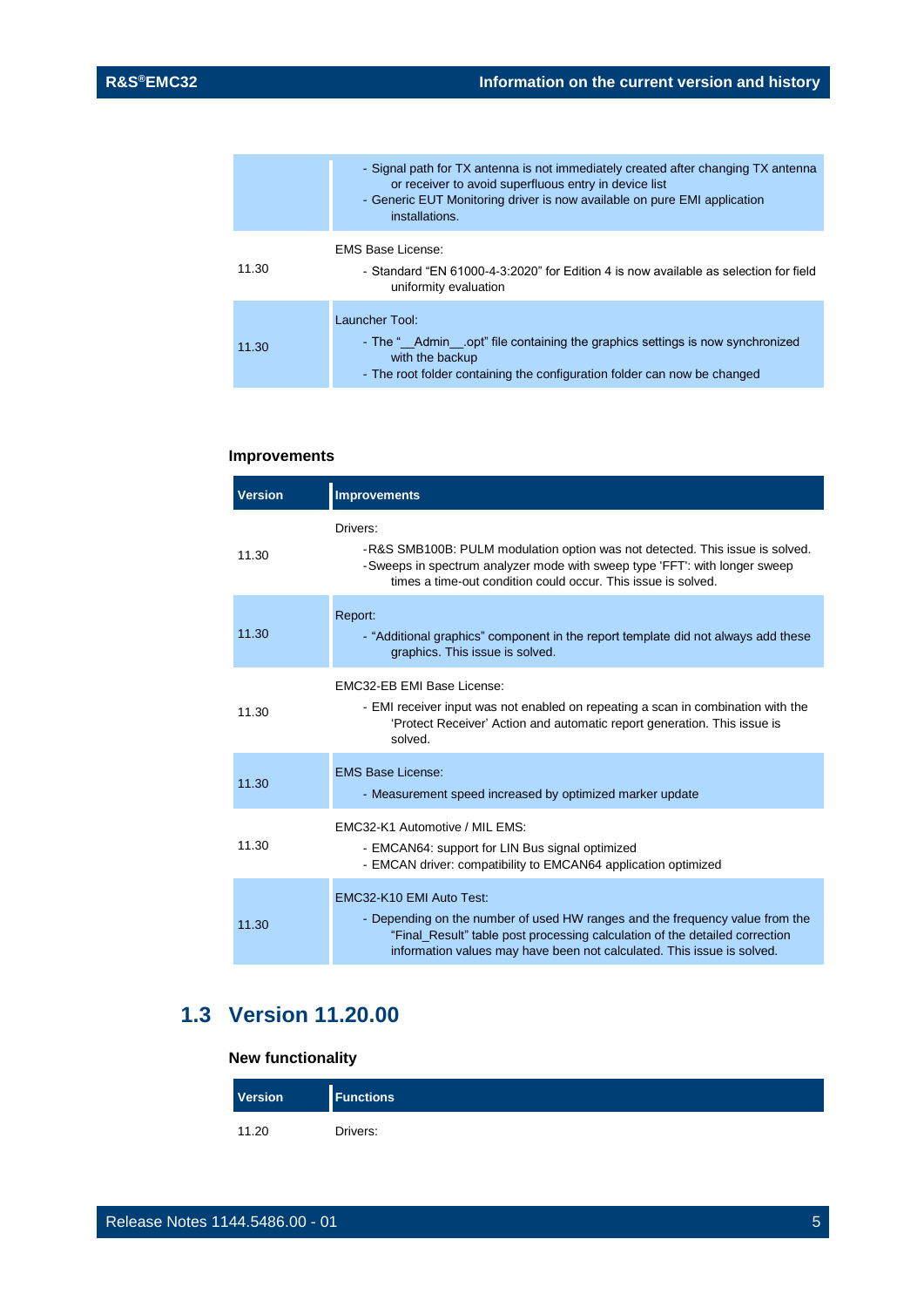|      | - R&S SMCV100A: support new R&S vector signal generator SMCV100A.<br>- R&S CMW500: support for WIFI-6E based on WLAN 802.11ax and BT5.0 with<br>BER/PER/NAK measurement for EMS testing.<br>Pre-requisites: CMW500 with two TRX boards, firmware BASE V3.8.11, WLAN<br>Signaling V3.8.20 or later; Frequency extender CMW-Z800A<br>- NI USB 6218: is now supported as EUT monitoring DAQ card. |
|------|------------------------------------------------------------------------------------------------------------------------------------------------------------------------------------------------------------------------------------------------------------------------------------------------------------------------------------------------------------------------------------------------|
| 1.20 | <b>EMC32-K3 Reverberation Chamber:</b><br>- Support PSA B21 7110 reverberation EUT test chamber method - continuous tuner for<br>DUT test (use EN 61000-4-21 / ISO 11452-11 algorithm for chamber calibration mode<br>tuned).                                                                                                                                                                  |
|      | - Support for EN 61000-4-21 additional continuous tuner for DUT test.                                                                                                                                                                                                                                                                                                                          |

#### **Modified functionality**

| <b>Version</b> | <b>Functions</b>                                                  |
|----------------|-------------------------------------------------------------------|
| 11.20          | Drivers:                                                          |
|                | - AG33120A: level settings in properties dialog are not editable. |

#### **Improvements**

 $\overline{1}$ 

| <b>Version</b> | <b>Improvements</b>                                                                                                                                                                                                                                                                                                                                                                                                                                                                                                                                                                                                                                                                                                                                                                                                                                                                                                                                                                                      |
|----------------|----------------------------------------------------------------------------------------------------------------------------------------------------------------------------------------------------------------------------------------------------------------------------------------------------------------------------------------------------------------------------------------------------------------------------------------------------------------------------------------------------------------------------------------------------------------------------------------------------------------------------------------------------------------------------------------------------------------------------------------------------------------------------------------------------------------------------------------------------------------------------------------------------------------------------------------------------------------------------------------------------------|
|                | Drivers:                                                                                                                                                                                                                                                                                                                                                                                                                                                                                                                                                                                                                                                                                                                                                                                                                                                                                                                                                                                                 |
| 11.20          | - R&S SMB100A support for attenuator fixed mode (please contact the R&S support<br>center if you want to disable this function).<br>- R&S BBL200 driver: improved compatibility to newer FW.<br>- R&S BBA150 switch unit driver: support for more than 9 output paths.<br>- R&S BBA130/150 Switch Unit Driver: support for up to 12 paths.<br>- R&S NRX Driver: improve RADAR pulse and PM measurement on channel C/D.<br>- R&S UPP driver: improved command compatibility.<br>- R&S UPP and UPPFast: made sure monitoring settings are displayed correctly when<br>the channel order is modified in the EUT Monitoring editor<br>- BONN TWLA support for new models "0208-300" and "0618-300".<br>- Manual antenna: optimized message box output for manual operation.<br>- R&S SMT: increased resolution for pulse width setting.<br>- Maturo FCU tilt mast: driver supports now tilt parameter setting via EMI Auto Test<br>template editor.<br>- Maturo FCU turntables: improved driver performance. |
|                | - Maturo FCU: communication with controller improved.<br>- Sunol mast: improvements for communication stability.<br>- R&S NRP18S-20 RF probe is now supported.<br>- Slidebar properties: min/max ranges adapted.<br>- AG33220 driver supports now VISA interface.<br>- Innco CO3000 antenna stand: improved sending of new polarization command.<br>- Generic field probe driver: support for parsing result value with number of chars per<br>axis (EMCenter)<br>- R&S FSV drivers: also accept corresponding models FSV(A)3000 and FPL1000<br>- Receiver drivers: the optional download of transducers and limit lines has been<br>improved for limit lines with gaps, and for transducers defined in dBm<br>- R&S EMCAN Driver: improvement not to send trigger for each monitoring channel.<br>- Maturo FP Positioner Driver: improved speed setting.<br>- Generic Tripod Driver: could not control RSM-090 because of handshake status and<br>unneeded termination character.                       |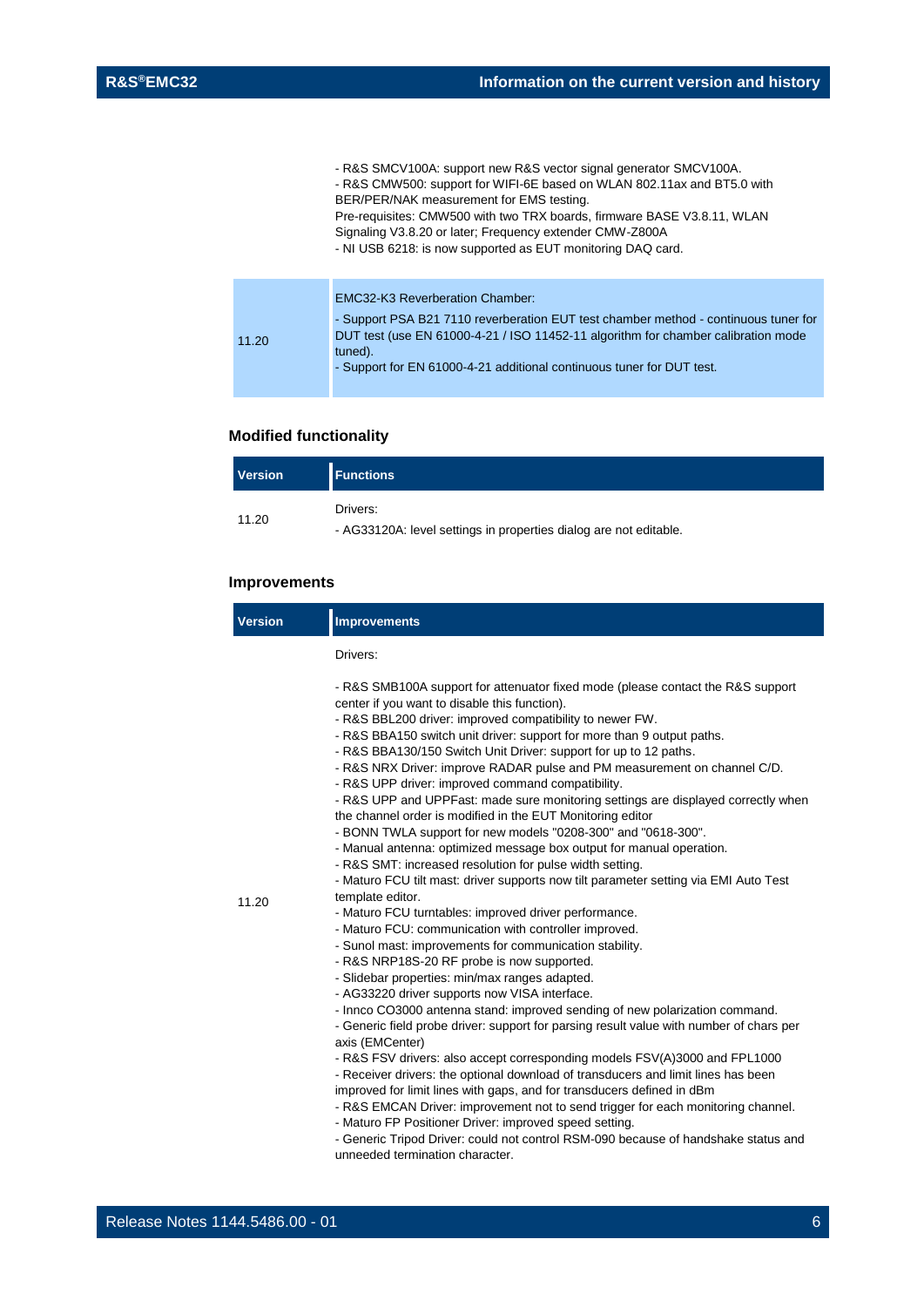- EMI receiver ESU: with scan measurements, the RF attenuation for the bar graph will be aligned in order to reduce redundant RF attenuation switching.

- EMI receivers ESR/ESRP: with single (also calibration) measurements, the bar graph results on the instrument could show strongly increased and constant levels (the instrument firmware may come into a not fully initialized state); this has been fixed. - R&S receiver FSWT: the feature "auto preamp" (include preamp switching in auto ranging with single measurements) now also becomes active with scan measurements recently introduced additional parameter checks could collide with single measurements; this has been fixed.

- R&S receiver FSWT: in a scan template now, the IF gain can be configured as well. - R&S spectrum analyzers FSU/FSV with external mixing: an incomplete frequency range validation could cause an error; this has been fixed.

|       | <b>EMC32-S:</b>                                                                                                                                                                                                                                                                                                      |
|-------|----------------------------------------------------------------------------------------------------------------------------------------------------------------------------------------------------------------------------------------------------------------------------------------------------------------------|
| 11.20 | - Improved calculation of test frequencies in case of mixed frequency list and frequency<br>list only in one test template.<br>- EUT Monitoring: avoid calculation of LOG(0) in user evaluation.<br>- EMS Measurement: improve handling of subrange combination with frequency list and<br>frequency list only flag. |

### <span id="page-6-0"></span>**1.4 Version 11.10.00**

#### **New functionality**

| <b>Version</b> | <b>Functions</b>                                                                                                                                                                                                                                                                                                                                                                                                                                                                                                                                                                     |  |  |
|----------------|--------------------------------------------------------------------------------------------------------------------------------------------------------------------------------------------------------------------------------------------------------------------------------------------------------------------------------------------------------------------------------------------------------------------------------------------------------------------------------------------------------------------------------------------------------------------------------------|--|--|
| 11.10          | New Extension FMC32-K10F:<br>This extension supports the measurement of the EIRP of wireless devices using WLAN,<br>BT or other wireless communication standards with a field sensor. The supported field<br>sensor has to fulfill the requirements of EN 300 328 and EN301 893.<br>The measurement procedure to determine the maximum power radiation is based on<br>the existing EMI Auto Test measurement flow. The main difference is that instead of an<br>EMI receiver, a field sensor with appropriate measurement sampling rate and<br>measurement performance will be used. |  |  |
| 11.10          | Drivers:<br>- SMBV100A: now supports generating RADAR pulse packets via a predefined pulse<br>train table<br>- SMA100B driver now supports option B167 (frequency extension to 67 GHz)                                                                                                                                                                                                                                                                                                                                                                                               |  |  |

#### **Modified functionality**

| <b>Version</b> | <b>Functions</b>                                                                                                                                                                                                                                                                                                                                                             |
|----------------|------------------------------------------------------------------------------------------------------------------------------------------------------------------------------------------------------------------------------------------------------------------------------------------------------------------------------------------------------------------------------|
| 11.10          | Drivers:<br>- R&S Scope driver: changed default coupling from 50 Ohms to 1 MOhms<br>- RTS SMT06 driver: support for pulses in the ns range added<br>- R&S SMB100A driver: ALC mode set to normal for PULM<br>- HMF525 AWG driver now supports LAN interface<br>- Agilent 33220A driver now supports LAN interface<br>- Maturo FCU controller: optimized query of result data |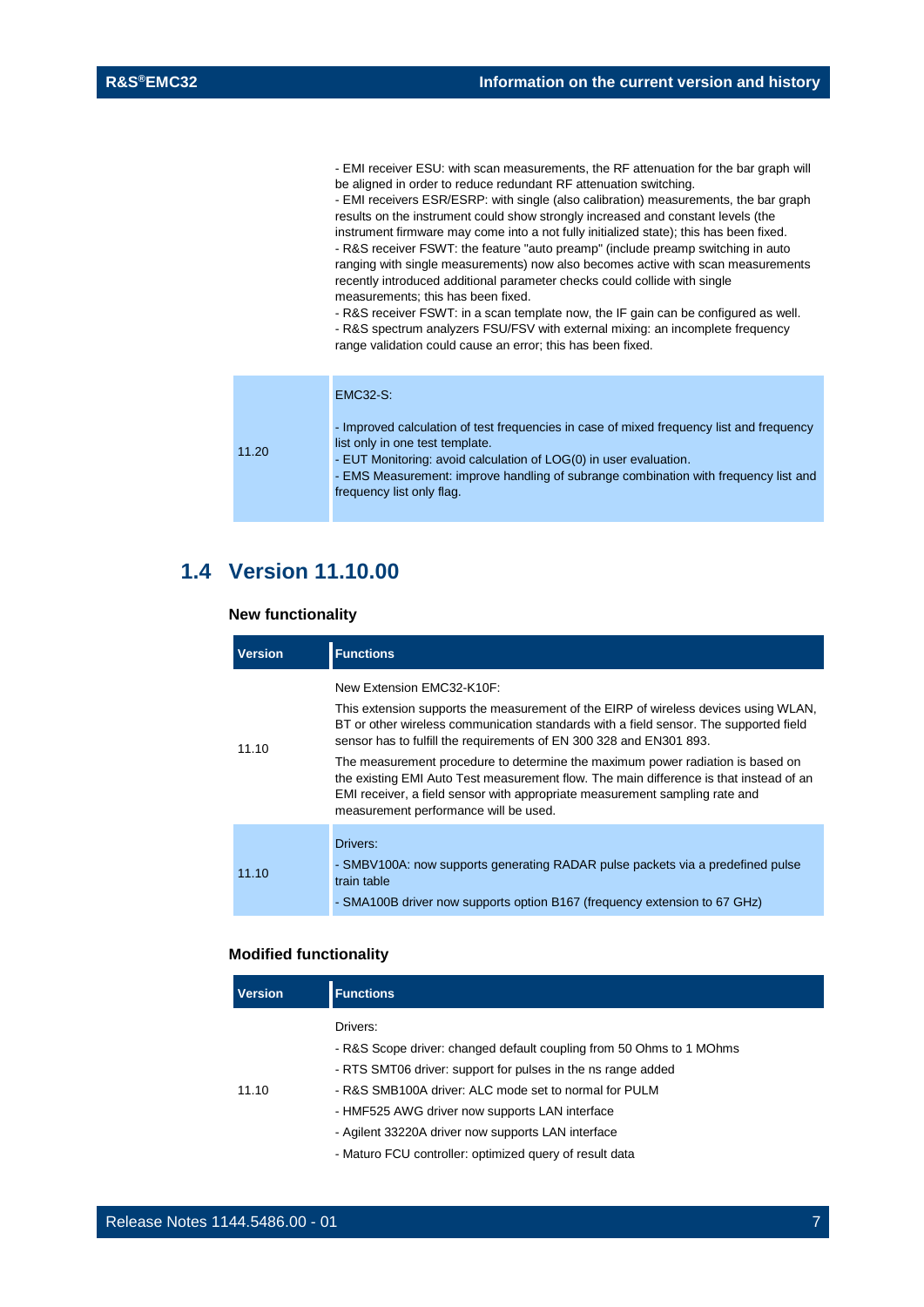- Sunol mast: improved compatibility to SC104V controller

| 11.10 | EMC32-EB EMI Test:<br>- R&S ESW: TD Scan mode (Auto / Dynamic / Fast) selection is now enabled.<br>- The sign of the difference between marker and reference trace in the graphics<br>(changed in V10.35.02) can now be configured.<br>- R&S FSV/ESR/FSW/ESW drivers: provided a selection to run sweeps without Auto<br>mode (which uses FFT mode if possible)<br>- R&S receiver drivers running in spectrum analyzer mode only: the number of sweep<br>points in zero-span- (single) measurements can now be configured |
|-------|---------------------------------------------------------------------------------------------------------------------------------------------------------------------------------------------------------------------------------------------------------------------------------------------------------------------------------------------------------------------------------------------------------------------------------------------------------------------------------------------------------------------------|
| 11.10 | EMC32-K1 EMS Automotive / MIL:<br>- The AVL turntable driver is now also installed with this option.<br>- Using an oscilloscope as sensor: the measured value is now weighted with PEAK<br>detector (was RMS)                                                                                                                                                                                                                                                                                                             |
| 11.10 | EMC32-K10 EMI Auto Test:<br>- The final zoom plot can now be performed using the same start and stop frequency<br>range as the prescan plot.<br>- Zoom graphics can now be stored also as JPG or PNG format. The format is<br>configurable in Options >> Report.                                                                                                                                                                                                                                                          |

#### **Improvements**

| <b>Version</b> | <b>Improvements</b>                                                                                                                                                                                                                              |  |
|----------------|--------------------------------------------------------------------------------------------------------------------------------------------------------------------------------------------------------------------------------------------------|--|
| 11.10          | Drivers:<br>- R&S ESPI/ESCI: prevent from using scans with CAV or CRMS detectors<br>- R&S BBL200: improve compatibility of driver for this amplifier model<br>- Usage of manual mast in EMI tests improved (new position was not always queried) |  |
| 11.10          | EMC32-K1 EMS Automotive / MIL:<br>- Field Uniformity Measurement: sensor position range (if not default 1 to 16) was not<br>always correctly applied for automatic evaluation.                                                                   |  |

## <span id="page-7-0"></span>**1.5 Version 11.00.10**

#### **New Improvements**

| <b>Version</b> | <b>Improvements</b>                                                                          |
|----------------|----------------------------------------------------------------------------------------------|
| 11.00.10       | General:<br>- Detection of new options EMC32-K90 / -K91 on separated hardlocks improved.     |
| 11.10.10       | <b>Calibration Application:</b><br>- Support of EMI Receiver as measurement device improved. |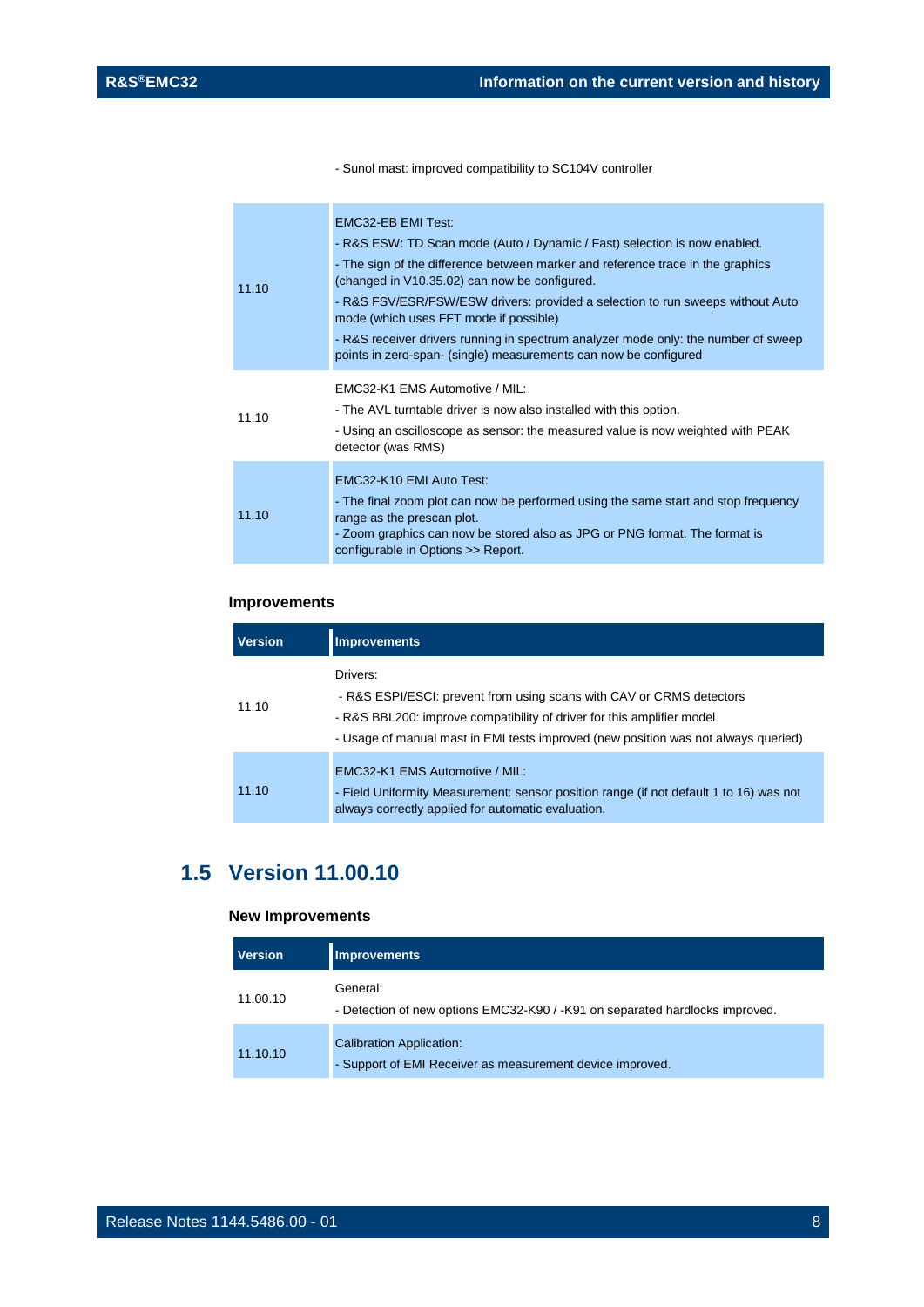## <span id="page-8-0"></span>**1.6 Version 11.00.00**

#### **New functionality**

| <b>Version</b> | <b>Functions</b>                                                                                                                                                                                                                                                                                                                                                                                                                                                            |
|----------------|-----------------------------------------------------------------------------------------------------------------------------------------------------------------------------------------------------------------------------------------------------------------------------------------------------------------------------------------------------------------------------------------------------------------------------------------------------------------------------|
| 11.00          | IMPORTANT INFORMATION:<br>Release of service options EMC32-K90/K91.<br>The Service and Maintenance option options EMC32-K90 for EMC32-EB, EMC32-K91<br>for EMC32-S and AMS32-K90 for AMS32 are mandatory for running EMC32/AMS32<br>from V11.00 on, and entitles the user to receive upgrades during one year after the<br>purchase. Thus do not install V11.00.00 when these options are not available. Please<br>contact your R&S Sales Engineer for further information. |
| 11.00          | Driver:<br>- FM7004 supports now optional the use of the internal frequency correction.<br>- FSWT: The time domain mode as introduced with the latest firmware version 1.71 is<br>now supported.<br>- Field Probes: support for T as measurement unit.                                                                                                                                                                                                                      |

#### **Modified functionality**

| <b>Version</b> | <b>Functions</b>                                                                                                                                                                                                                                                                                                                             |
|----------------|----------------------------------------------------------------------------------------------------------------------------------------------------------------------------------------------------------------------------------------------------------------------------------------------------------------------------------------------|
| 11.00          | EMC32-K10 EMI Auto Test:<br>- Protect Receiver Action: in the previous versions Protect Receiver actions defined in<br>Scan / Sweep templates that were used in an EMI Auto Test environment were not<br>executed. A new checkbox in the Protect Receiver action allows now to force the<br>execution also in the EMI Auto Test environment. |

#### **Improvements**

| <b>Version</b> | <b>Improvements</b>                                                                                               |
|----------------|-------------------------------------------------------------------------------------------------------------------|
| 11.00          | General:<br>- Launcher: handling of long path names (> 256 characters) is now supported.                          |
| 11.00          | <b>EMC32-K2: Measurement on Wireless Devices</b><br>- The CMW500 NB-IOT driver is now installed with this option. |

### <span id="page-8-1"></span>1.7 Known issues

| <b>Version</b> | <b>Known Issues</b>                                                                                                                                                                                                                  |
|----------------|--------------------------------------------------------------------------------------------------------------------------------------------------------------------------------------------------------------------------------------|
| All Versions   | EMC32-K11 Test Sequencer<br>- 'Out of memory' when running more than 60 tests in a sequence without re-starting<br>EMC32.<br>As a workaround we recommend to restart EMC32 after running a test sequence with<br>more than 50 tests. |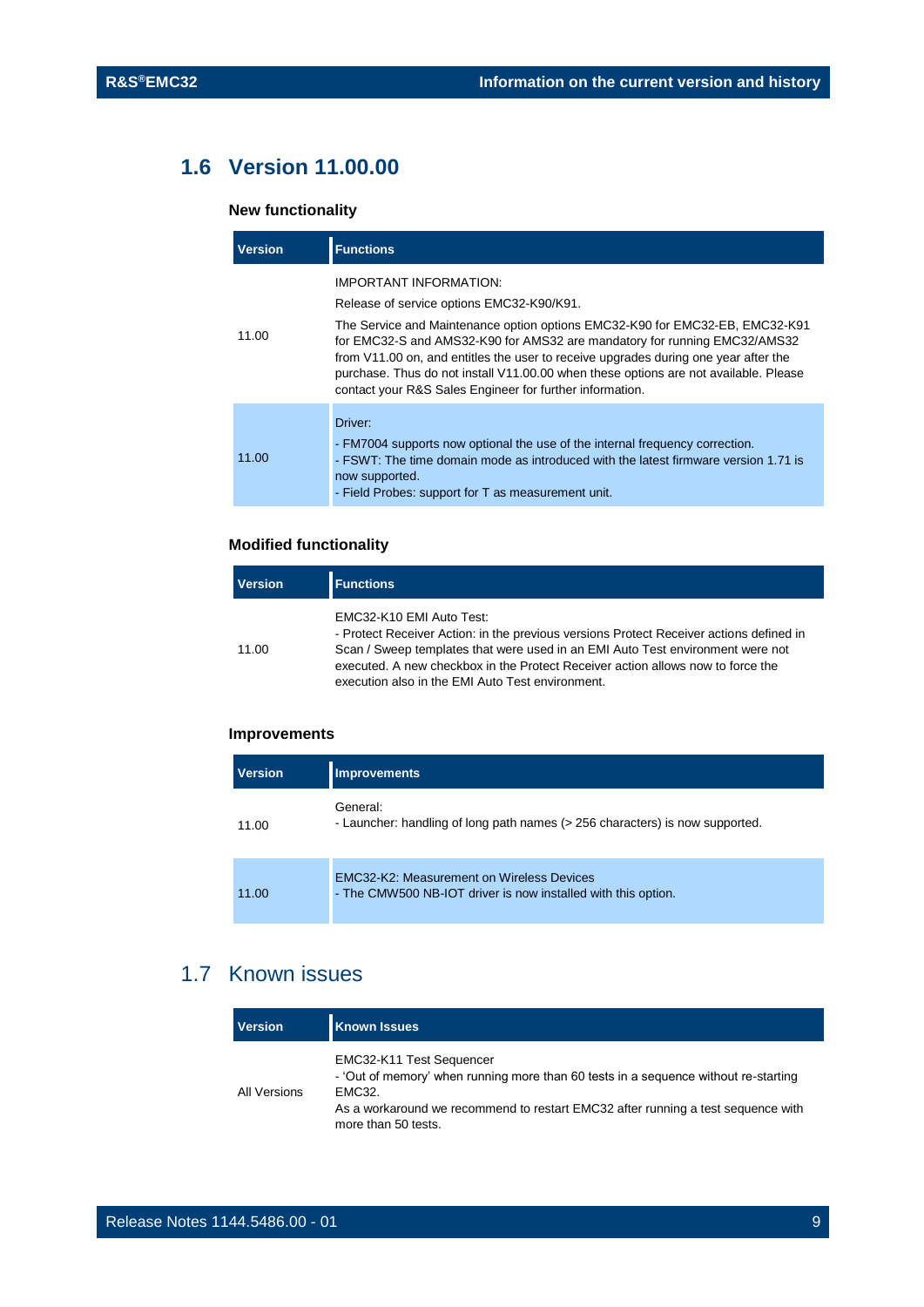|                            | Using EMC32 with higher Windows font scaling:<br>"Use Windows XP<br>correct functioning<br>of the dialogs.<br>Workaround: see Windows settings below                                               | - When using a font size scaling bigger than 100%, then Windows setting parameter<br>style DPI scaling" (marked below in red) needs to be activated in order to guarantee a<br>Control Panel > All Control Panel Items > Display                                                                                                                       |  |
|----------------------------|----------------------------------------------------------------------------------------------------------------------------------------------------------------------------------------------------|--------------------------------------------------------------------------------------------------------------------------------------------------------------------------------------------------------------------------------------------------------------------------------------------------------------------------------------------------------|--|
| <b>Since Windows</b><br>10 | <b>Control Panel Home</b><br>Adjust resolution<br>Adjust brightness<br>Calibrate color<br>Change display settings<br>Connect to a projector<br>Adjust ClearType text<br>Set custom text size (DPI) | Make it easier to read what's on your screen<br>You can change the size of text and other items on your screen by choosing one of t<br>temporarily enlarge just part of the screen, use the Magnifier tool.<br>Smaller - 100%<br>Preview<br>• Medium - 125% (default)<br><b>Carger - 150%</b>                                                          |  |
|                            |                                                                                                                                                                                                    | $\overline{\mathbf{x}}$<br><b>Custom DPI Setting</b><br>For a custom DPI setting, select a percentage from the list, or<br>drag the ruler with your mouse.<br>Scale to this percentage of normal size:<br>125%<br>$\mathbf{1}$<br>١o<br>$\overline{2}$<br>9 point Segoe UI at 120 pixels per inch.<br>Use Windows XP style DPI scaling<br>OK<br>Cancel |  |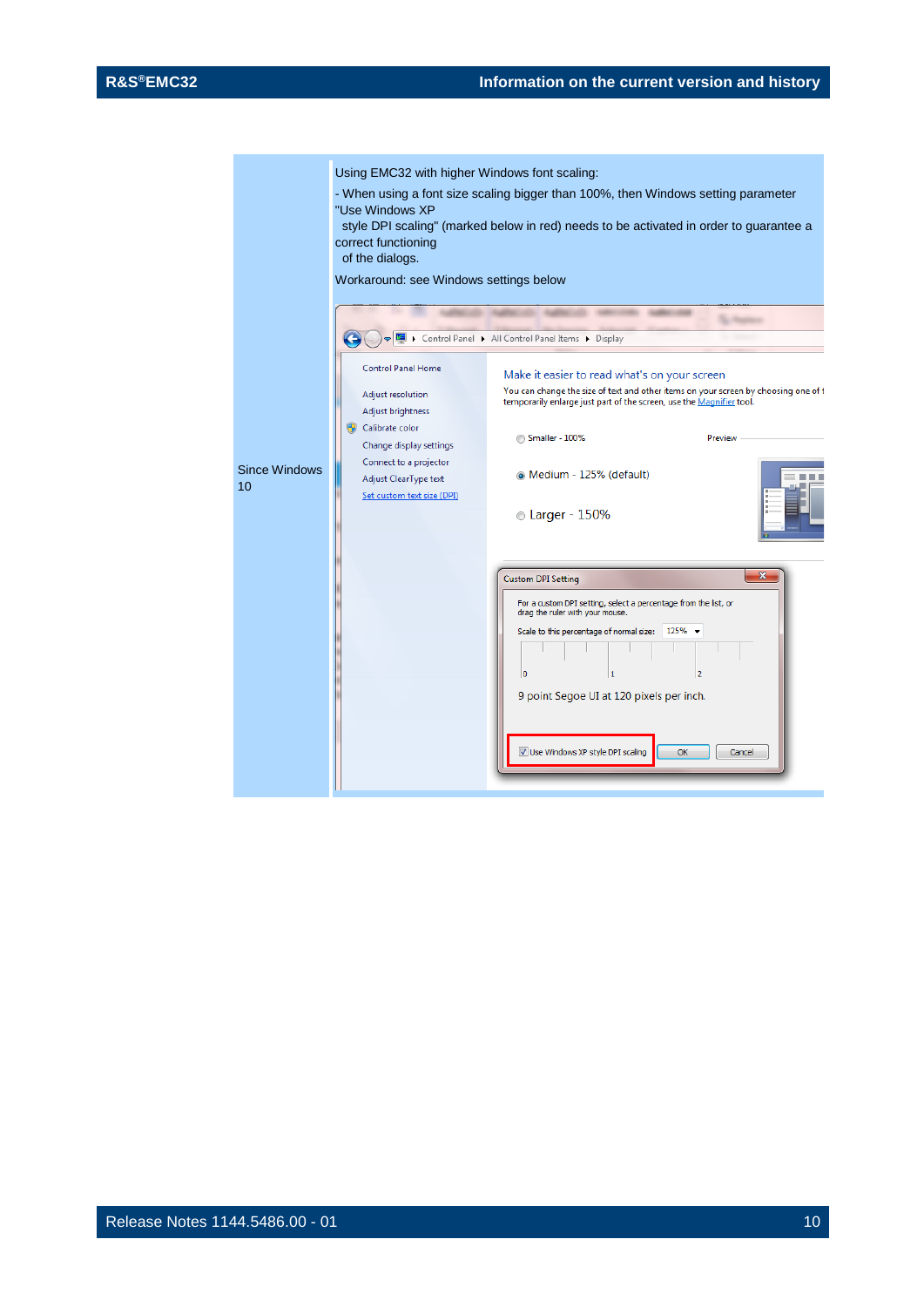## <span id="page-10-0"></span>**2 Modifications to the documentation**

The current documentation is up-to-date.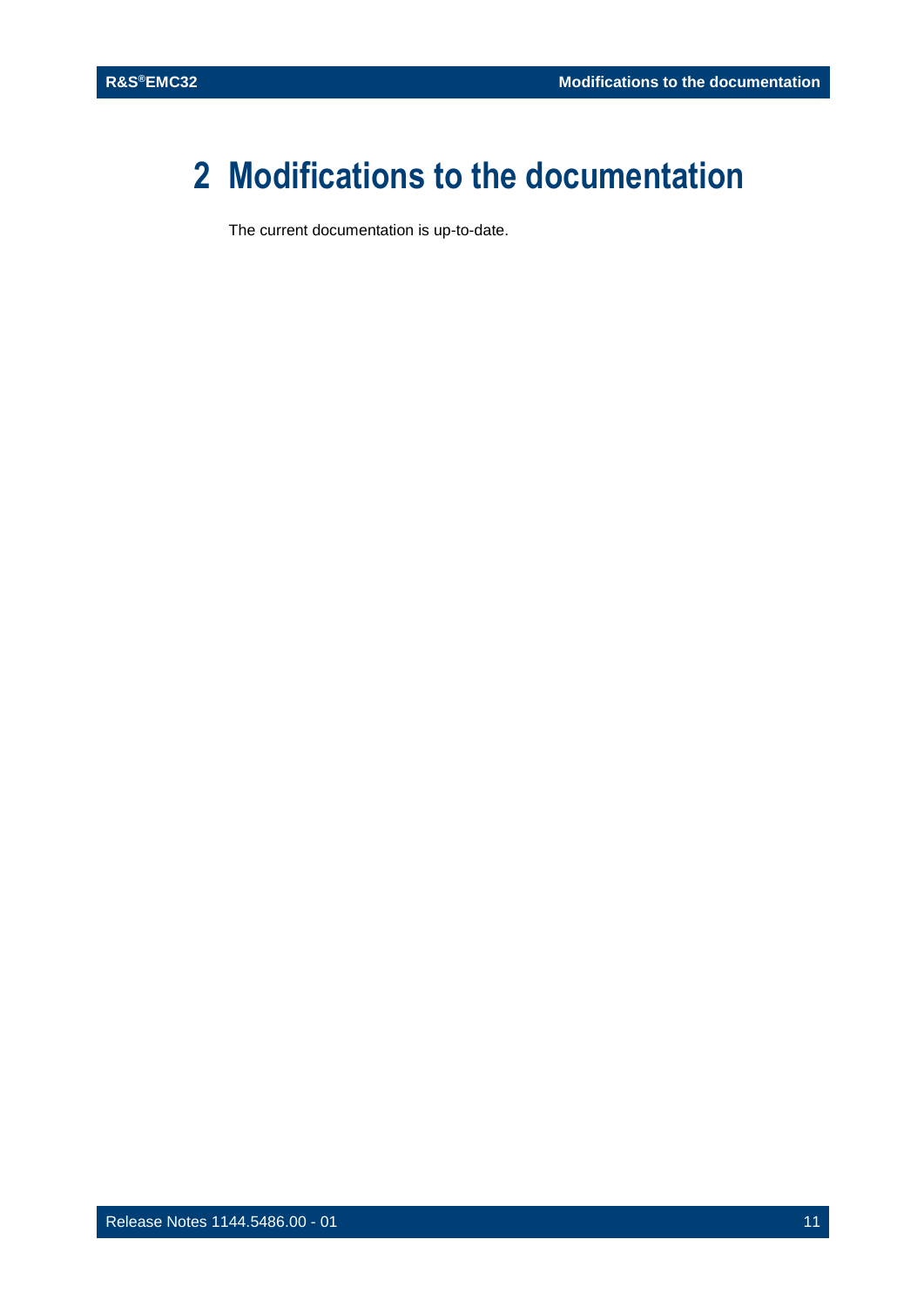## <span id="page-11-0"></span>**3 Software update**

Download and expand (unzip) the file "EMC\_AMS\_WMS32\_11V20.zip" to a temporary folder on your hard drive.

Run the "Setup.exe" program in order to update your EMC32 installation to V11.20.00.

#### **IMPORTANT**

**The Service and Maintenance option options EMC32-K90 for EMC32-EB, EMC32- K91 for EMC32-S and AMS32-K90 for AMS32 are mandatory for running EMC32/AMS32 from V11.00 on, and entitles the user to receive upgrades during one year after the purchase. Thus, do not install V11.xx when these options are not available. Please contact your R&S Sales Engineer for further information.**